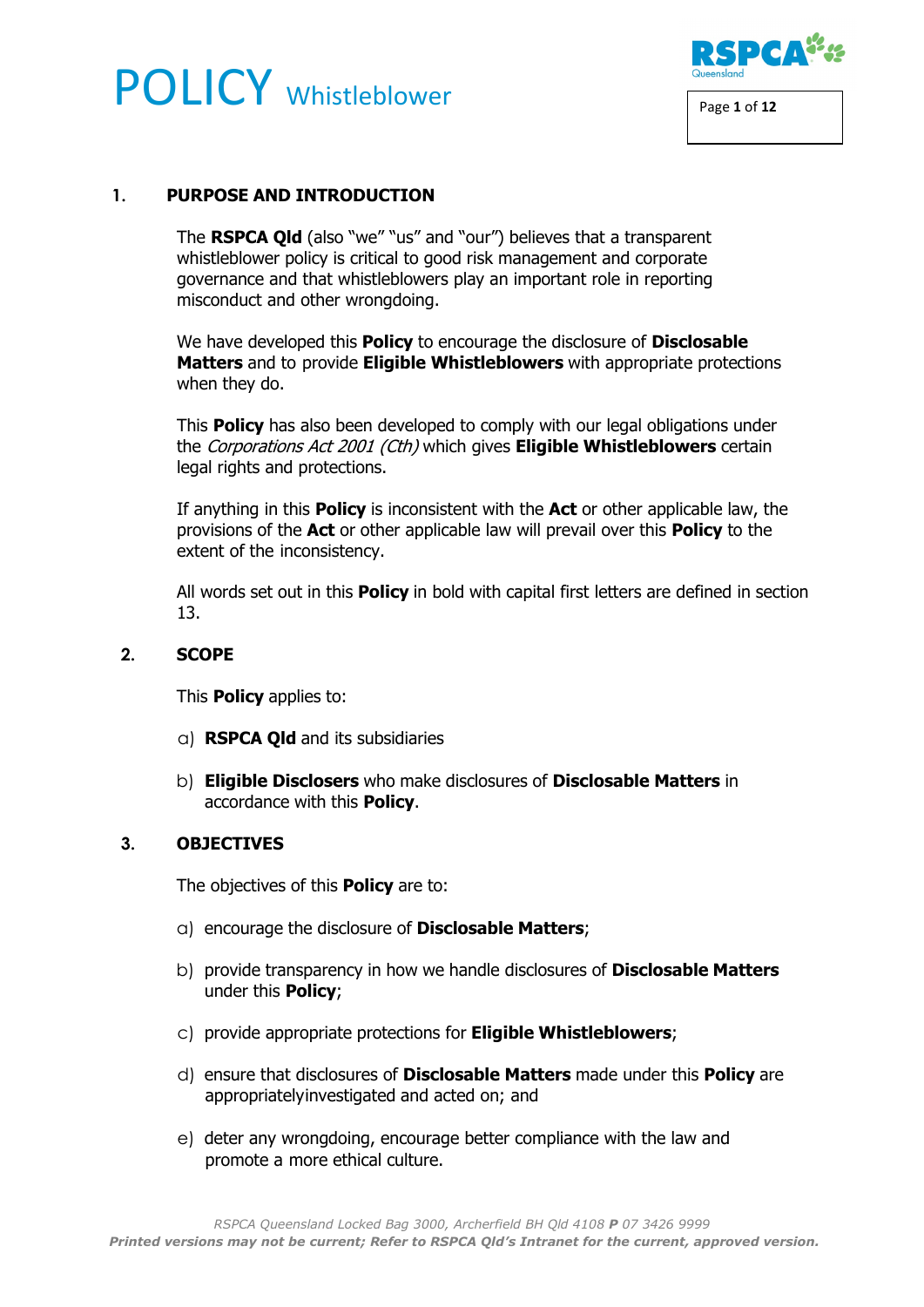# **POLICY** Whistleblower Page 2 of 12



### **4. POLICY STATEMENT**

**RSPCA Qld** is committed to, and seeks to attain, the highest standards of conduct and ethical behaviour and has a strong values-based culture that promotes accountability, honesty, integrity, openness and legal compliance.

Everyone who works for or with **RSPCA Qld** has a responsibility to help prevent and disclose instances of suspicious activity or wrongdoing and is encouraged to disclose information where they have reasonable grounds to suspect that the information concerns one or more **Disclosable Matter**.

To achieve these ends, we will:

- a) ensure you have a safe, transparent, reliable and confidential way of disclosing any **Disclosable Matters** without fear of **Detrimental Conduct**  against you and will otherwise comply with our obligations relating to the protection of **Eligible Whistleblowers** in the **Act**;
- b) investigate disclosures of **Disclosable Matters** that are made under this **Policy** promptly, fairly and objectively with due regard for the nature of the alleged disclosure and the rights of the persons involved in the investigation; and
- c) take appropriate remedial or other action where the results of our investigation substantiates an **Eligible Whistleblower's** disclosure of a **Disclosable Matter**.

#### **5. CRITERIA FOR PROTECTION**

To be an **Eligible Whistleblower**, i.e. to be eligible for whistleblower protection under this **Policy** and the **Act**, you must satisfy what is set out in sections 5.1 to 5.3 below:

#### **5.1 Eligible Discloser**

You **must** be:

- a) a current or former:
	- director or other officer;
	- employee;
	- volunteer;
	- contractor or supplier (or an employee of a contractor or supplier); or
	- associate;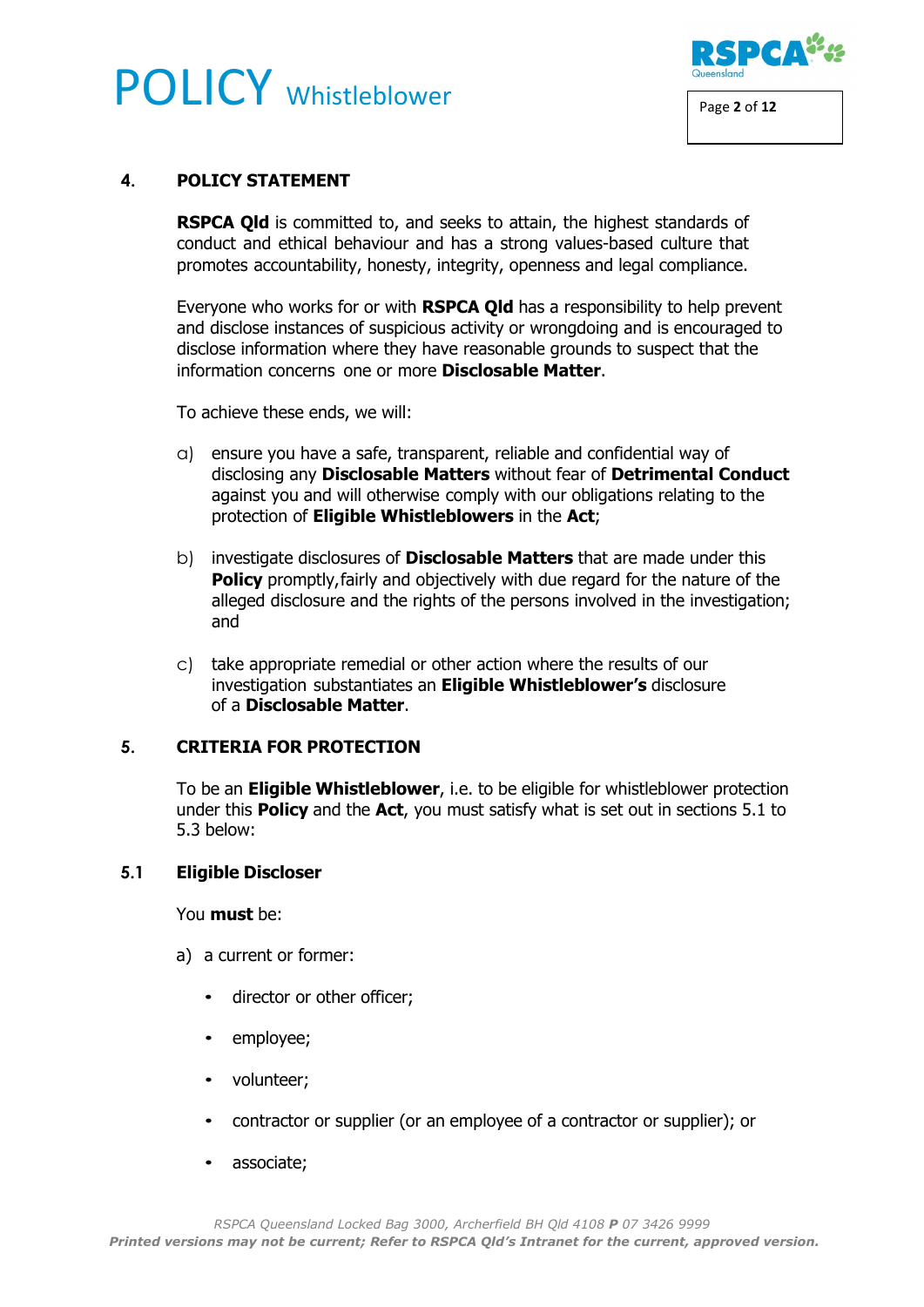



#### of the **RSPCA**; or

b) a spouse, relative or dependent of any of the above persons.

# **5.2 Who Eligible Disclosers Can Disclose To**

### **a) Eligible Recipients:**

Disclosures may be made to any of the following **Eligible Recipients**:

- Emverio Workplace Complaints which is an external independent third party authorised by the **RSPCA** to receive disclosures under this **Policy**;
- Chair of the Board
- Chair of the Finance and Risk Committee
- Chief Executive Officer (email dmaier@rspcaqld.org.au)
- GM People Services (email [tfranks@rspcaqld.org.au\)](mailto:tfranks@rspcaqld.org.au)
- External Auditor (KPMG)

#### **b) Others**

Under the **Act**, you may also make a disclosure to a relevant regulatory body such as **ASIC** or your lawyer.

Disclosures for the purpose of obtaining legal advice or legal representation are protected under the **Act** and this **Policy** even if your lawyer concludes that the disclosure does not relate to a **Disclosable Matter**.

#### **c) Public Interest or Emergencies**

The disclosure of a **Disclosable Matter** to a journalist or a parliamentarian may also beprotected under the **Act** and this **Policy** if:

- the disclosure is in the public interest or concerns a substantial or imminent danger to health or safety of one or more persons or to the natural environment; and
- specific criteria set out in section 1317 AAD of the **Act** are satisfied including that the disclosure must have been previously made to a relevant regulatory body (such as **ASIC)**, a written notice must be provided to the body and (in the case of public interest disclosures) at least 90 days must have passed since the last disclosure.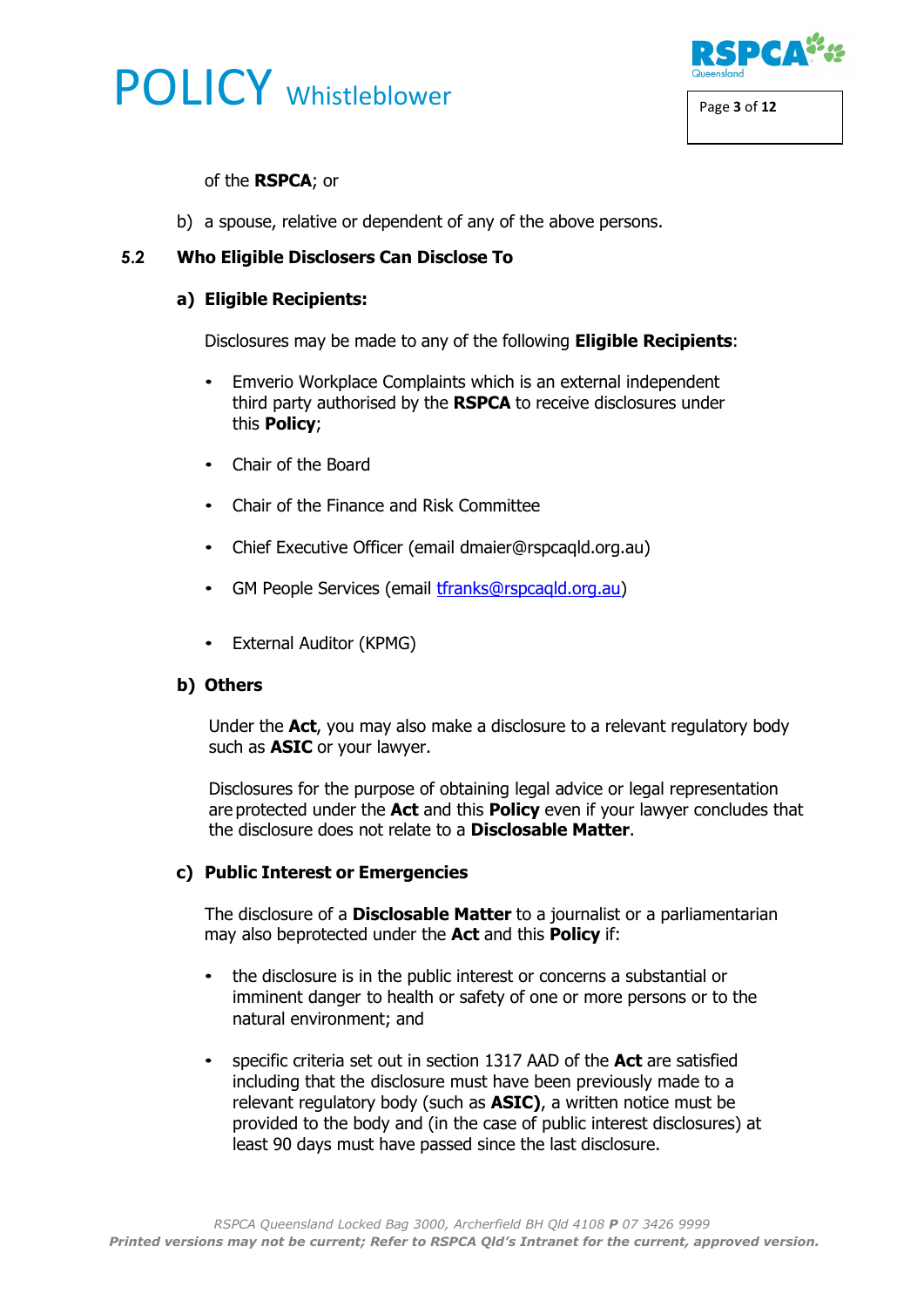



You should contact an independent legal adviser before making a public interest disclosure or an emergency disclosure.

#### **5.3 Your Disclosure**

#### **a) Disclosable Matters and Reasonable Grounds**

You must have reasonable grounds to suspect that the information you are disclosing concerns one or more **Disclosable Matter**.

A **Disclosable Matter** includes the following with respect to the **RSPCA Qld**:

- misconduct which includes fraud, bribery, criminal activity, negligence, conflicts ofinterest, breach of laws or regulations, breach of trust or breach of duty; or
- an improper state of affairs or circumstances which can be about the **RSPCA Qld** or an officer or employee of ours engaging in conduct that: breaches the **Act**; breaches other financial sector laws; breaches an offence against any other Commonwealth law that can be punishable by imprisonment for up to 12 months; or represents a danger to the public or the financial system.

"Reasonable grounds" means that a reasonable person in your position would also suspect that the information suggests misconduct or an improper state of affairs or circumstances.

# **b) What is NOT Generally Protected**

The following types of disclosures do not generally qualify for protection under the

#### **Act** or this **Policy:**

- disclosures that are not about **Disclosable Matters**;
- disclosures that concern **Personal Work-Related Grievances**  except in limitedcircumstances which include:
	- o where the disclosure includes information concerning a **Disclosable Matter** and includes or is accompanied by a **Personal Work-Related Grievance**;
	- o where the **RSPCA Qld** has breached employment or other laws punishable by imprisonment for a period of 12 months or more or engaged inconduct that represents a danger to the public;
	- $\circ$  where the discloser suffers from or is threatened with **Detrimental Conduct** formaking a disclosure; or
	- o where the **Discloser** has sought legal advice or legal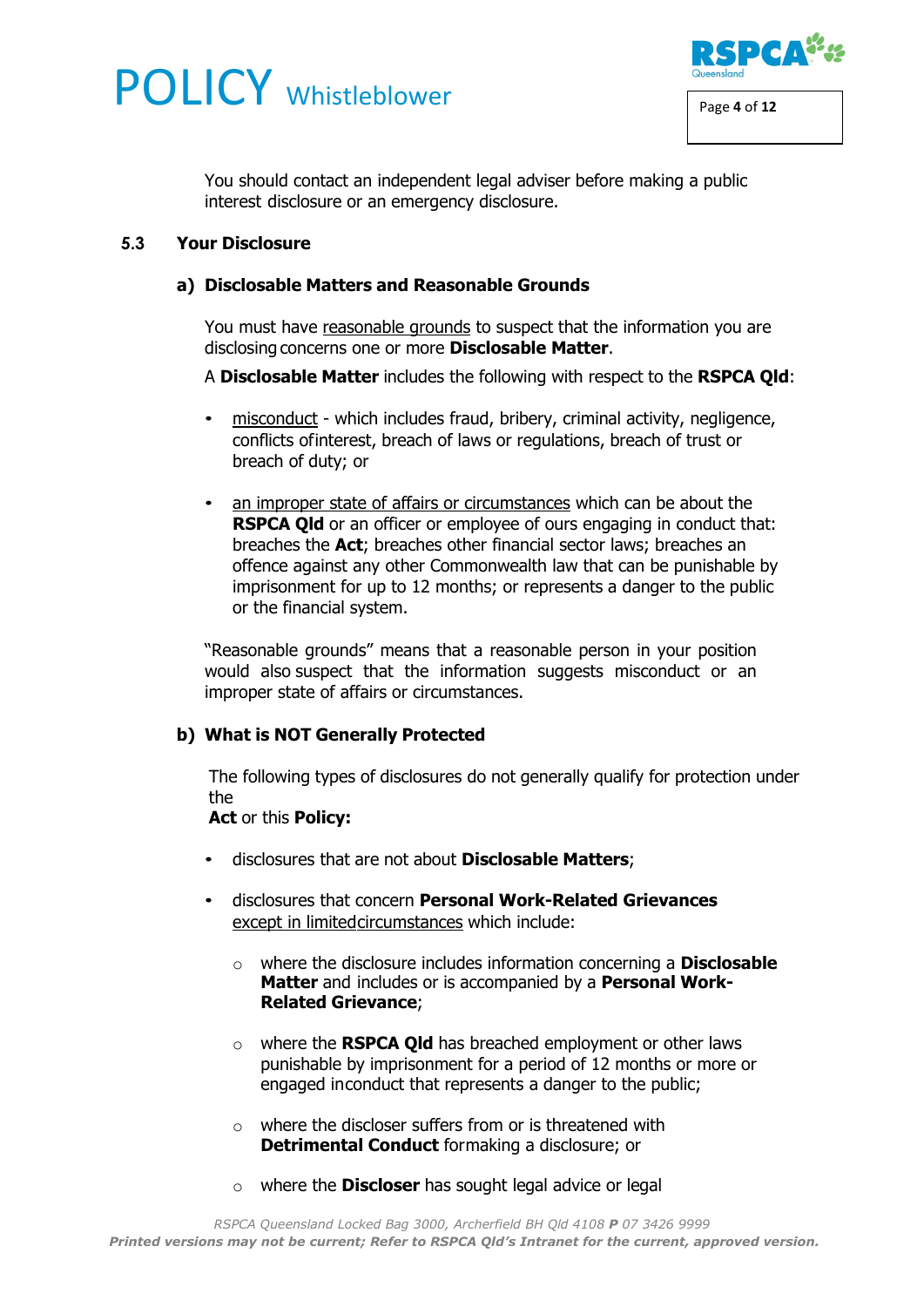



representation about the operation of the whistleblower protections under the **Act**.

#### **5.4 False Disclosures**

A false disclosure of a **Disclosable Matter** could have significant effects on our reputationand the reputations of others and could result in a considerable waste of time and effort.

Any deliberately false disclosure with respect to a **Disclosable Matter** will be treated seriously and the person making the disclosure may face disciplinary action (including dismissal).

### **6. PROTECTION AND SUPPORT FOR ELIGIBLE WHISTLEBLOWERS**

#### **6.1 Confidentiality of Identity**

#### **a) Non-Disclosure**

Subject to section 6.1 b) and to applicable laws, upon receiving a disclosure of a **Disclosable Matter** under this **Policy**, the identity of an **Eligible Whistleblower** (or information that is likely to reveal the **Eligible Whistleblower's** identity) will be kept confidential unless the **Eligible Whistleblower** consents to the disclosure of their identity.

#### **b) Permitted Exceptions**

Subject to applicable laws, the identity of an **Eligible Whistleblower** (or information thatis likely to reveal the **Eligible Whistleblower's** identity) may be disclosed without the consent of the **Eligible Whistleblower** if the disclosure is made to:

- an in-house or external lawyer for the purpose of obtaining legal advice or legal representation in relation to the **Act** or other applicable laws;
- the Australian Federal Police;
- a relevant regulatory body such as **ASIC;**
- or the Australian Commissioner of Taxation if the disclosure concerns the tax affairs ofthe **RSPCA Qld**.

#### **6.2 Protection of Files and Records**

#### **a) Secure Holding**

Subject to section 6.2 b) and to applicable laws, all files and records created from any investigation under this **Policy** will be held securely.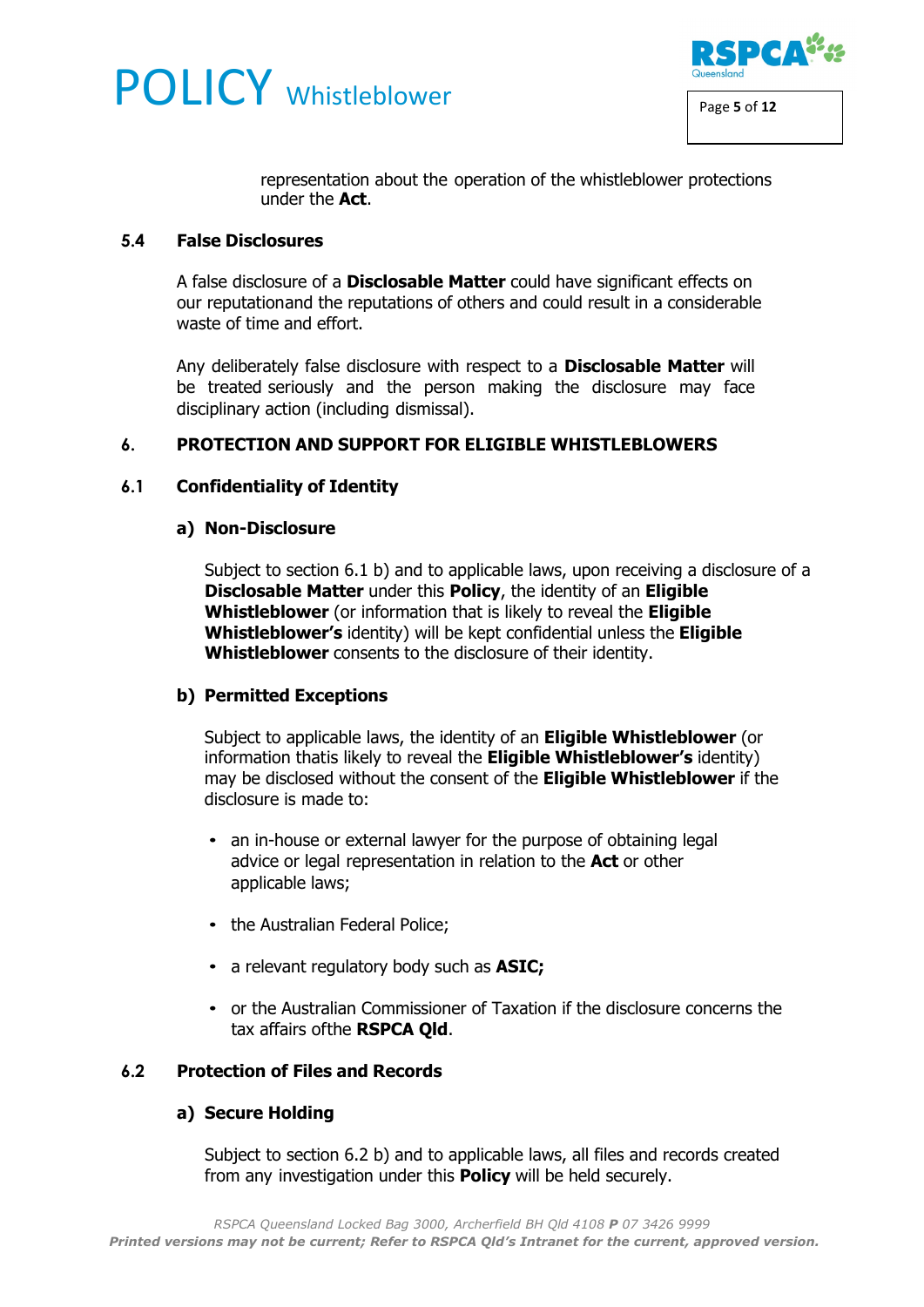# **POLICY** Whistleblower Page 6 of 12



### **b) Permitted Exceptions**

Subject to applicable laws, files and records created from any investigation under this **Policy** may be released to members of the **Whistleblower Committee,** directors, officers and other senior managers who need to know to take appropriate action or forcorporate governance purposes.

### **6.3 Protection from Detrimental Conduct**

#### The **RSPCA Qld:**

- a) will take all reasonable measures to protect the **Eligible Whistleblower**, as well as individuals assisting or participating in an investigation, from **Detrimental Conduct**;
- b) will not tolerate **Detrimental Conduct** against an **Eligible Whistleblower**  because the **Eligible Whistleblower** has made, or intends to make, a disclosure of **Disclosable Matter** under this **Policy**; and
- c) considers that any **Detrimental Conduct** against an **Eligible Whistleblower** or against individuals assisting or participating in an investigation under this **Policy** to be a serious breach of this **Policy**.

#### **6.4 Other Protections**

**Eligible Whistleblowers** may also be entitled to the following legal protections for making adisclosure of **Disclosable Matters**:

- a) protection from civil, criminal or administrative action;
- b) in some circumstances, protection from having to give evidence in legal proceedings;and
- c) compensation or some other legal remedy if the **Eligible Whistleblower** has suffered **Detrimental Conduct**.

#### **6.5 Protections Apply Regardless of Outcome**

Provided the **Eligible Whistleblower** made the disclosure on reasonable grounds, the protections specified in sections 6.1 to 6.4 will apply regardless of whether or not the disclosures made by the **Eligible Whistleblower** are substantiated.

#### **7. PROCEDURES**

#### **7.1 Disclosing Disclosable Matters**

# **a) Disclose to an Eligible Recipient**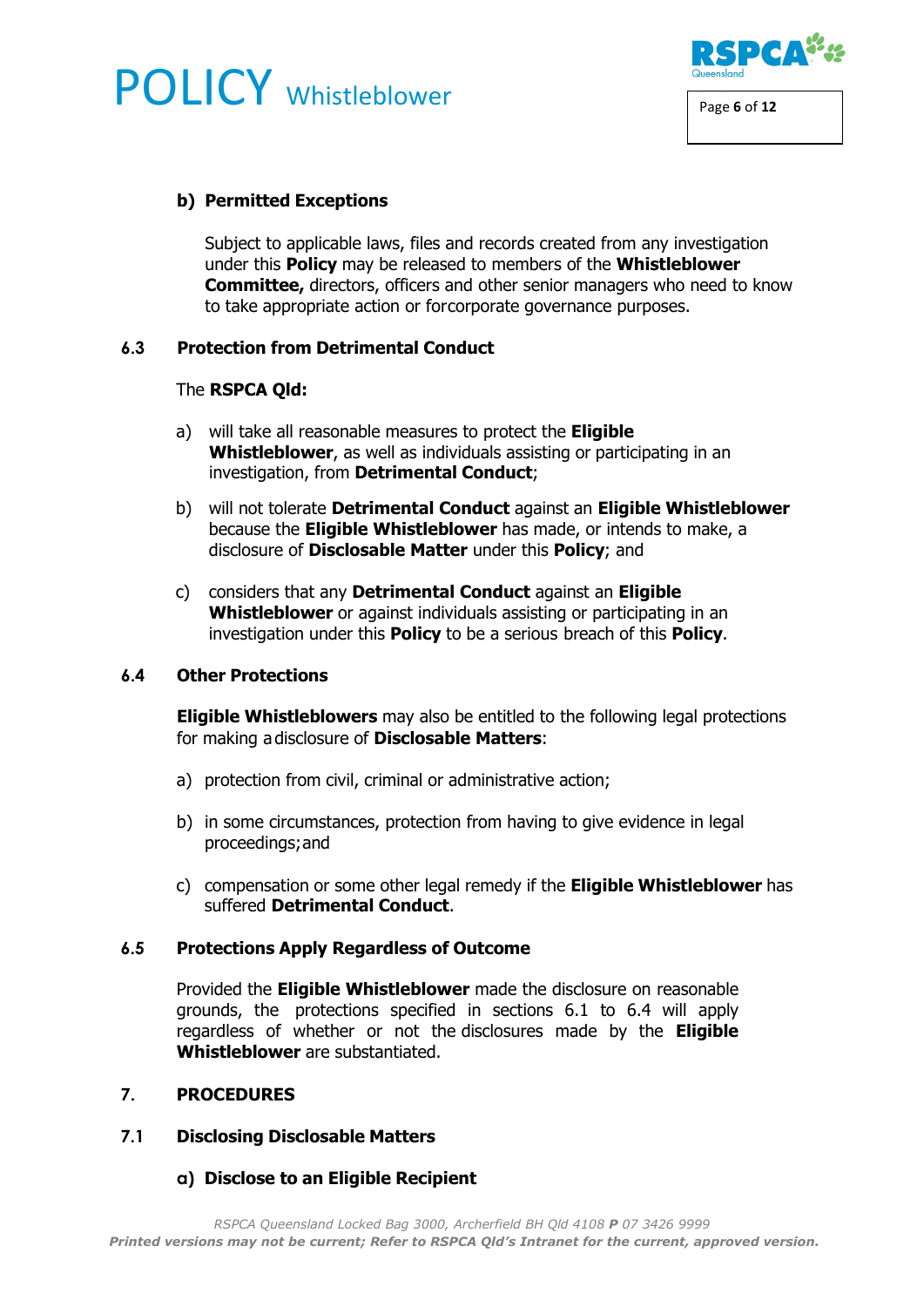# **POLICY** Whistleblower Page 7 of 12



Disclosures can be made to any **Eligible Recipient** but to enable the efficient management and investigation of the **Disclosable Matter**  the **RSPCA** encourages **Eligible Disclosers** who have reasonable grounds to suspect a **Disclosable Matter**, to make the disclosure by contacting Emverio Workplace Complaints:

- By phone: **1300 454 574** between 7.00 am and 8.00 pm (Australian Eastern StandardTime) Monday to Friday (excluding public holidays reduced hours during holiday periods;
- by email: [complain@workplacecomplaints.com;](mailto:complain@workplacecomplaints.com)
- in writing: PO Box 1110 Spring Hill QLD 4000; or
- via the Web: [www.workplacecomplaint.com.](http://www.workplacecomplaint.com/)

Disclosures made to other **Eligible Recipients** will generally be referred to Emverio Workplace Complaints except there may be circumstances where it may be more appropriate to refer the matter to a relevant regulator or to the police.

# **b) What to Provide**

All disclosures of suspected **Disclosable Matters** should provide specific, adequate and pertinent information with respect to such things as dates, places, persons/witnesses, amounts, and other relevant information, in order to allow for a reasonable investigation to be conducted.

# **c) Anonymous Disclosures**

#### **Eligible Whistleblowers** may disclose **Disclosable Matters**

anonymously and will still qualify for the whistleblower protections. In such case, however, we will **not** be in a position to:

- ask those who make anonymous disclosures for further information which may result in us not being able to undertake an investigation or our ability to investigate being limited; or
- advise you of the steps or action that we may be taking based on the information supplied anonymously or inform you of the outcome of any investigation.

# **7.2 Procedures Following Disclosure**

**a) Emverio Workplace Complaints - Initial Review and Investigation**

Once a disclosure of suspected **Disclosable Matters** has been received, Emverio Workplace Complaints will: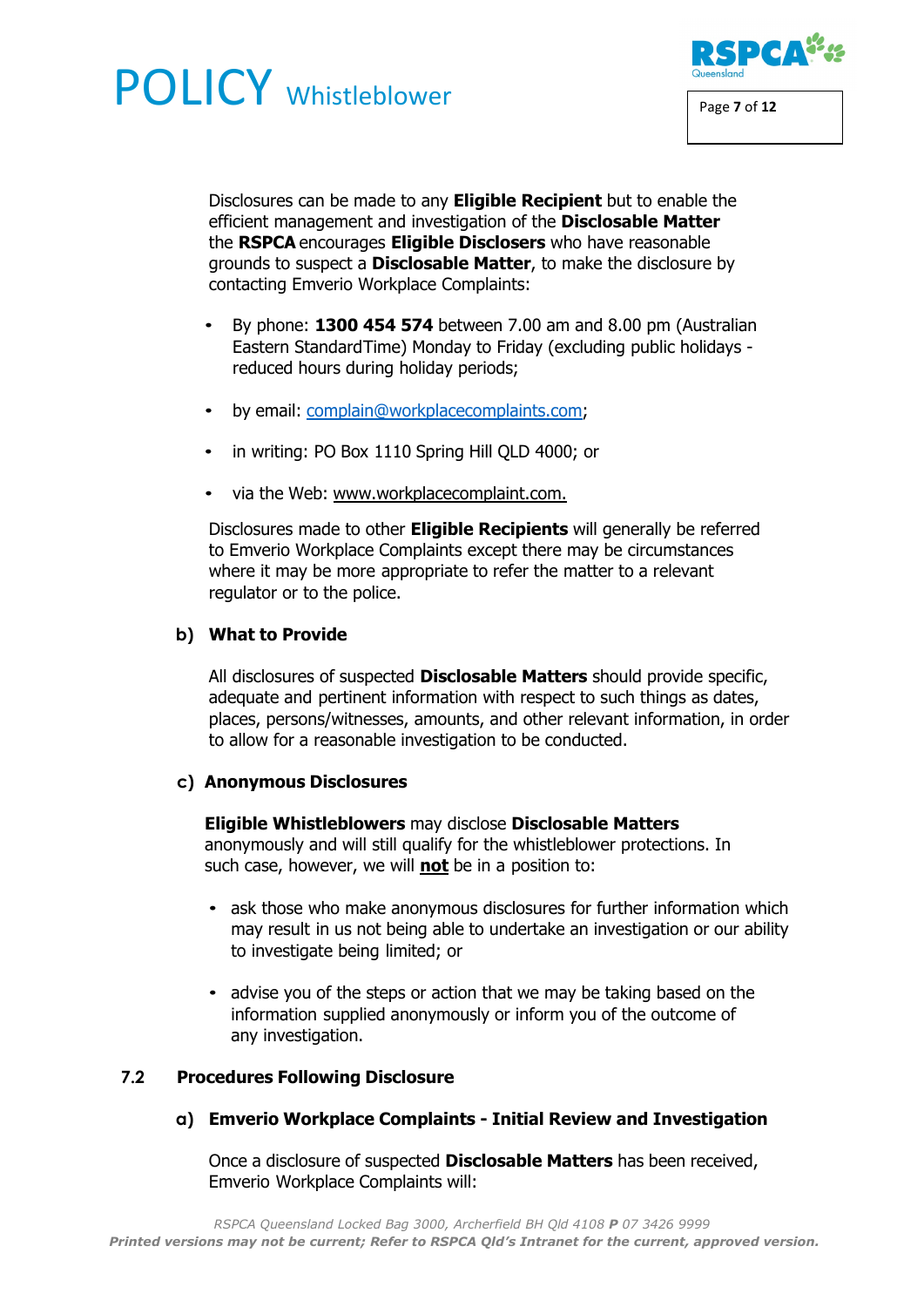# **POLICY** Whistleblower **RSPCA<sup>32</sup>**



- determine whether the disclosure is a **Valid Disclosure,** if practicable to do so;
- prepare an initial report with respect to **Valid Disclosures** and other disclosures that may need further consideration or investigation. This report should contain a summary and high-level analysis of the matter, all relevant information and documents and any initial suggestions or recommendations for action; and
- forward the initial report to the **nominated RSPCA Qld contact**

#### **b) Initial Consideration and Further Investigation**

On receipt of the initial report from Emverio Workplace Complaints, the **nominated RSPCA contact** will consider the contents of the initial report and determine whether further and more comprehensive investigation is required.

Any conflicts of interest or perceived conflicts of interests will be managed appropriately, for example, where a disclosure is made about a **nominated RSPCA contact or he / she / they** are implicated by any disclosure, they will recuse themselves or otherwise be removed from participation in the relevant matter.

The following will apply where the **nominated RSPCA contact**  determines that further investigation is required;

- the **nominated RSPCA contact** will appoint an investigator (internal or external) who will be a suitable person or team to undertake the further investigation;
- the further investigation will be conducted promptly, fairly and objectively with due regard for the nature of the disclosure and the rights of the persons involved;
- directors, officers, employees of the **RSPCA** and other persons about whom disclosures are made will generally be given an opportunity to respond to allegations made in the relevant disclosure;
- during the investigation, the investigator will (to the extent permitted by applicable laws) have access to all relevant materials, documents, records and personnel;
- all relevant personnel must co-operate fully with the investigator;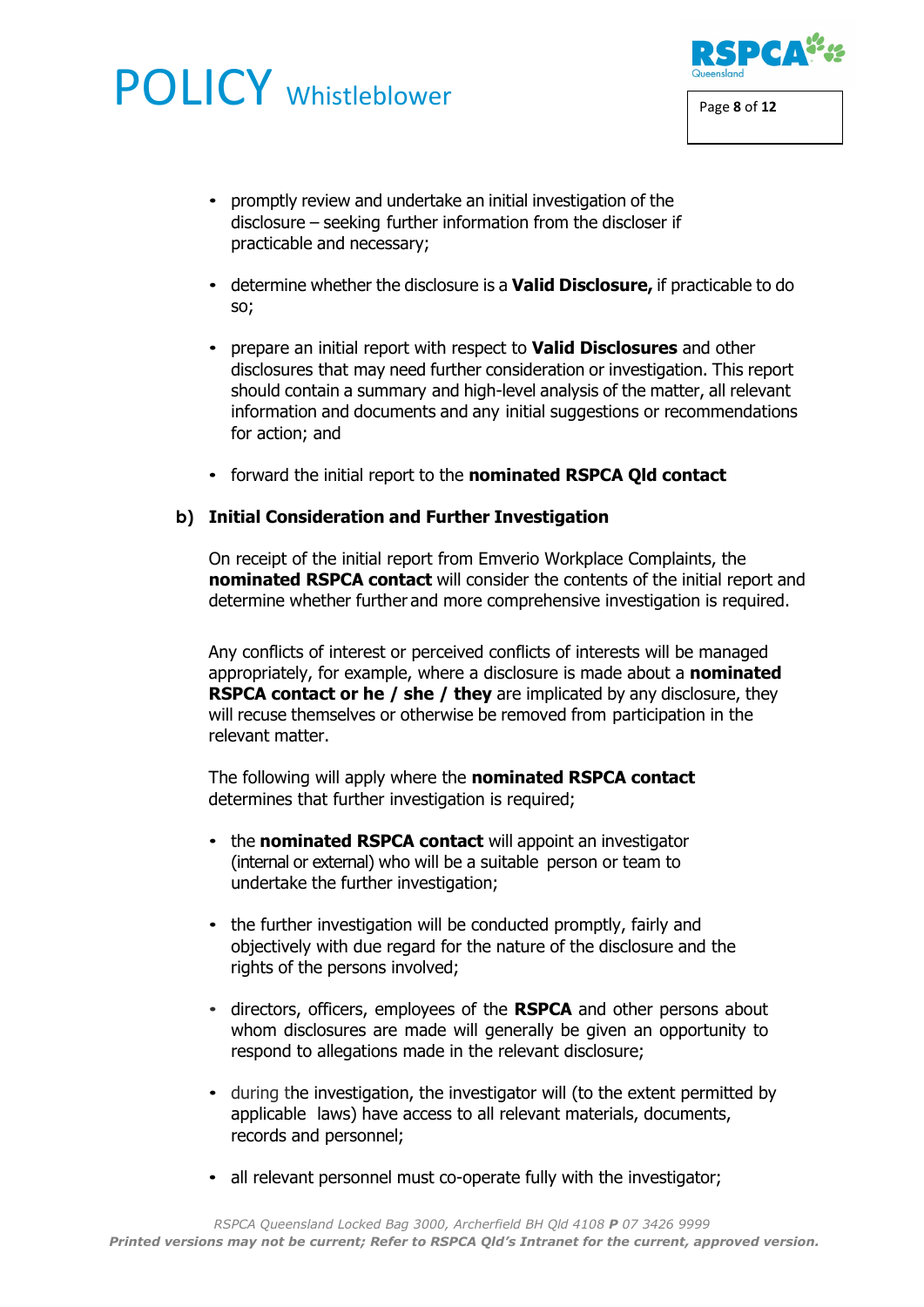# POLICY Whistleblower **POLICY** Whistleblower



- all evidence, including any materials, documents or records will be held securely by the investigator;
- the investigator will be provided with suitable resources to undertake the investigation;
- in appropriate cases the investigator may engage the assistance of an internal orexternal accounting, business or legal specialist;
- at the conclusion of the investigation, the investigator will prepare a report of the findings including whether the disclosure was a **Valid Disclosure**. If appropriate, the report may include recommendations as to how the relevant disclosure could be managed; and
- the investigator's report will be provided to the **nominated RSPCA contact.**

# **c) Final Report**

### The **nominated RSPCA contact** will:

- prepare a final report with respect to **Valid Disclosures** which will contain:
	- $\circ$  all pertinent information and documents (including a copy of any the reports prepared by Emverio Workplace Complaints and the investigator (where so appointed);
	- $\circ$  its own analysis of the relevant disclosure based on available information and documents
	- $\circ$  its recommendations as to how the relevant disclosure may be managed including:
		- $\triangleright$  the steps to be taken to prevent any problem conduct reoccurring; and/or
		- $\triangleright$  any action that should be taken to remedy any harm or loss arising from the **Disclosable Matter** including disciplinary action against the responsible persons and/or the referral of the matter to appropriate persons or authorities; and
- provide the final report to:
	- o the **Chair of the Board**
	- o Chair **of the Finance and Risk Committee**

# **8. ACTION**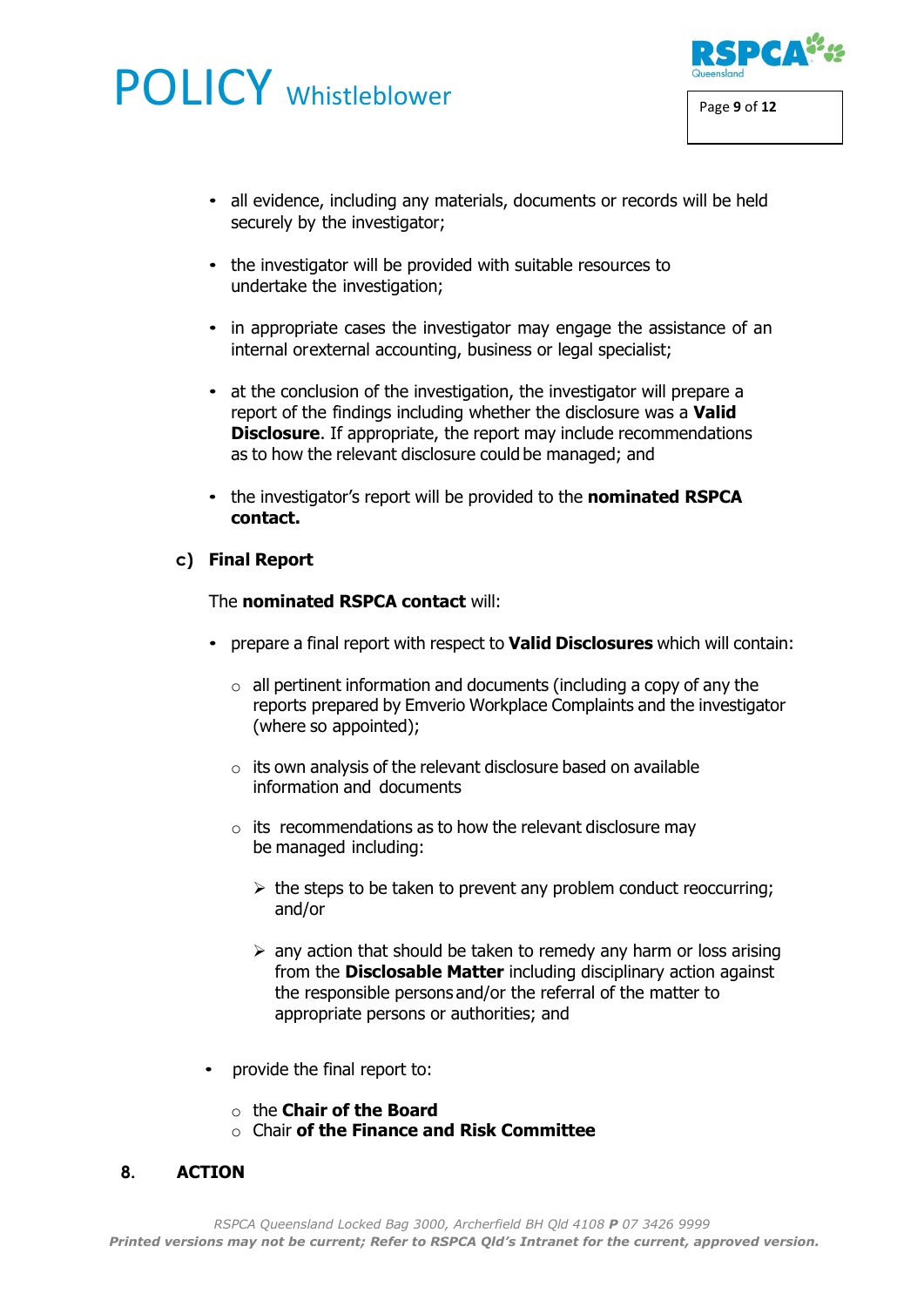# **POLICY** Whistleblower **RSPCA<sup>22</sup>**



The **Chair of the Board**, in conjunction with the **Chief Executive Officer**  and the **Nominated RSPCA contact** will determine any action that will be taken having regard to any suggestions of the **Chair of the Finance and Risk Committee** and **GM People Services, and Chief Commercial Officer.**

# **9. COMMUNICATIONS TO THE WHISTLEBLOWER**

Provided the disclosure was not submitted anonymously, the **Eligible Whistleblower** will be kept informed of the outcome of the investigation subject to the considerations of privacyof those against whom **Eligible Disclosures** are made.

# **10. CONSEQUENCES OF NON-COMPLIANCE WITH THIS POLICY**

Any breach of this **Policy**, including: the failure to maintain the confidence of the identity of the **Eligible Whistleblower;** the taking of any **Detrimental Conduct**  against the **Eligible Whistleblower;** or a breach of the other protections under section 6:

- a) will be taken seriously by the **RSPCA**, may be the subject of a separate investigation resulting in disciplinary action (including dismissal); and
- b) may also amount to a civil or criminal contravention under the **Act** or other applicable laws giving rise to significant penalties.

# **11. FURTHER INFORMATION**

For further information, contact Emverio Workplace Complaints by telephone on 1300 454574 or any **eligible recipient**.

#### **12. RELATED POLICIES AND PROCEDURES**

This policy should be read in conjunction with our following policies, procedures andprotocols which are available on the **RSPCA** Intranet:

- Solving Staff and Volunteer Disputes Policy;
- Commitment to Employees Policy;
- Ethical Compliance Policy;
- Work Health and Safety Policy; and
- Code of Conduct.

#### **13. DEFINITIONS**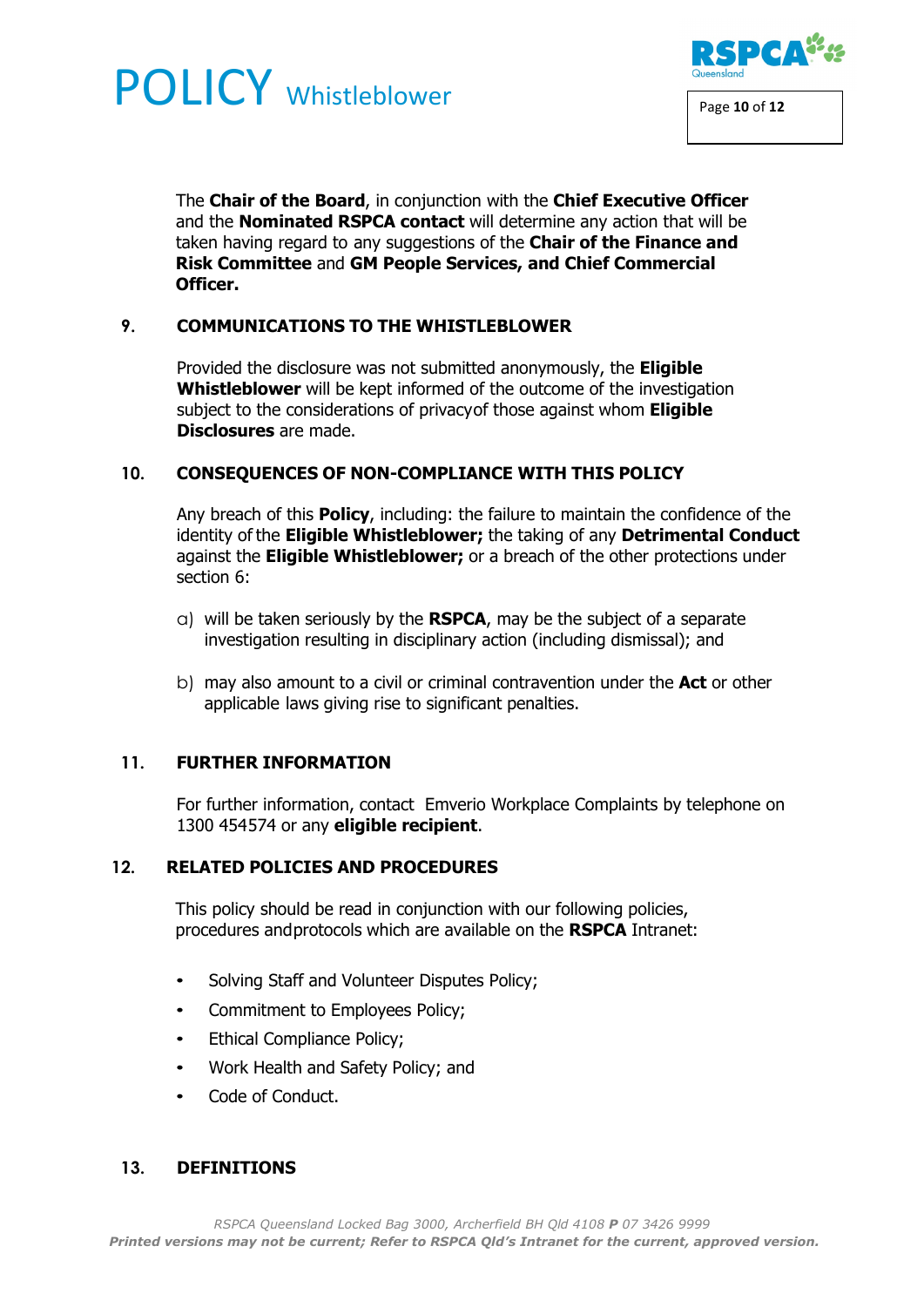# **POLICY** Whistleblower Page 11 of 12



In this **Policy**:

- the **Act** means the *Corporations Act 2001* (Cth);
- **ASIC** means the Australian Securities and Investments Commission;
- **Chief Executive Officer** means the Chief Executive Officer of RSPCA
- **Detrimental Conduct** means any actual or threatened conduct that could cause detriment to the **Eligible Whistleblower** as a result of the **Eligible Whistleblower** making a disclosure under this **Policy** and includes:
	- $\circ$  termination of employment;
	- $\circ$  harassment, bullying or intimidation;
	- o personal or financial disadvantage;
	- o unlawful discrimination;
	- $\circ$  harm or injury including psychological harm;
	- $\circ$  damage to reputation;
	- o damage to property;
	- $\circ$  any conduct that constitutes retaliation;
	- o any other conduct that causes damage; and/or
	- o a change of position or duties to the **Eligible Whistleblower's** disadvantage:
- **Disclosable Matters** means the matters described as **Disclosable Matters** in section 5.3a);
- **Eligible Discloser** means the persons described as Eligible Disclosers in section 5.1;
- **Eligible Recipients** means the persons described as Eligible Recipients in section 5.2 a);
- **Eligible Whistleblower** means an **Eligible Person** who discloses a **Disclosable Matter** under this **Policy**;
- **Personal Work-Related Grievances** are those that relate to the discloser's current or former employment and have, or tend to have, implications for the discloser personally, but do not have any other significant implications for the **RSPCA** or relate to any conduct, or alleged conduct, about a **Disclosable Matter**. Examples include:
	- $\circ$  an interpersonal conflict between the discloser and another employee;
	- $\circ$  a decision to suspend or terminate the engagement or employment of the discloser;